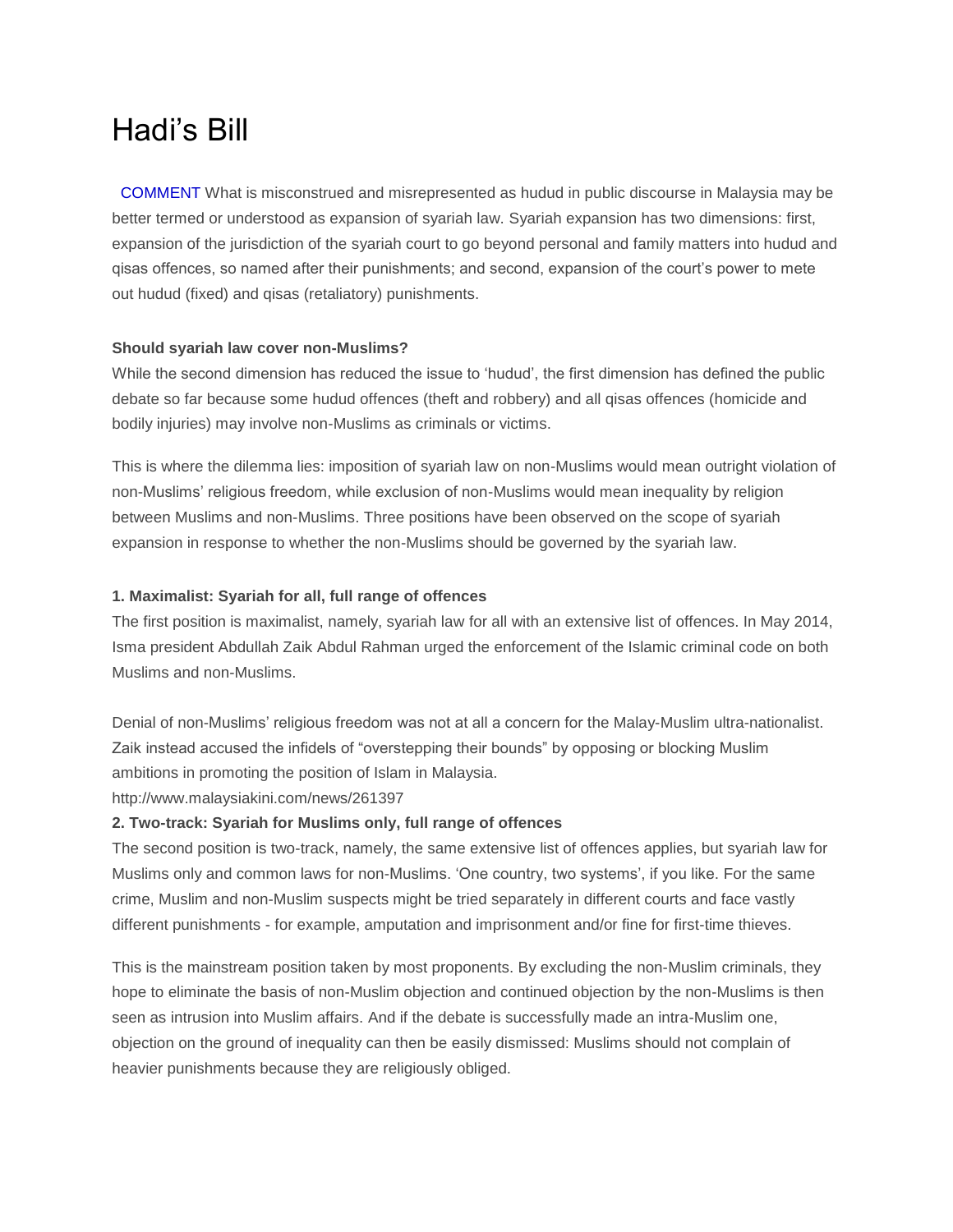## **Minimalist: Syariah for Muslims only, limited range of offences**

The third position is minimalist, namely, syariah law for Muslims only and the range of offences applied is limited to those which will not involve non-Muslims as criminals or crime victims. It is recognition of the flaw of the 'two-track' position, which is at best misinformed and at worst, dishonest. While different laws may be applied to different territories within the same country (as in the case of Aceh and the rest of Indonesia), different laws applied to different communities in the same territory is simply impossible.

Why? Criminals won't religiously profile victims to not steal from, rob, kill or injure non-believers so that both parties are bound by the same religious law. In fact, if anything, the syariah court applies its own criminal procedure code, which denies the non-Muslims (alongside women) full testifying competence. Hence, a Muslim robber may get acquitted because the non-Muslim victim cannot be her own witness. A minimalist position is then the only way to fully eliminate the non-Muslims as stakeholders from the debate.

## **The shifts indicated by Hadi's Bill**

Abdul Hadi Awang's Private Member's Bill on May 26 indicates a historic shift from the two-track position to the minimalist position in the debate of syariah expansion. The Bill seeks to amend the Syariah Court (Criminal Jurisdiction) Act 1965 by (a) Amending Section 2 to remove the 3-5-6 caps - imprisonment up to three years, fine up to RM 5,000 and whipping up to six lashes; (b) Adding a Section 2A to exclude the death penalty from the syariah court's jurisdiction.

The exclusion of the death penalty takes out the controversial stoning punishment for married adulterers and normal death penalty for robbers who cause death, murderers and heretics. This is a new position when compared to a similar bill Hadi Awang tabled in last June. While deleting the entire paragraph of the 3-5-6 caps, both of Hadi's bills confine the syariah court's jurisdiction to matters mentioned in Item 1, State List of the Ninth Schedule in the Federal Constitution.

Item 1 states "creation and punishment of offences by persons professing the religion of Islam against the precepts of that religion, except in regard to matters included in the Federal List". It further explicitly limits the syariah court's power to "not have jurisdiction in respect of offences except in so far conferred by federal law".

As per the claim of Prime Minister Najib Abdul Razak and his ministers as Hadi's interpreters, offences under federal law (the Penal Code, to be precise) - theft, robbery, homicide, bodily injuries and sodomy would be excluded. This is a minimalist position because non-Muslims would be excluded. Intriguingly, while excluding the death penalty is a new move, Hadi has quietly taken on the minimalist position since last year.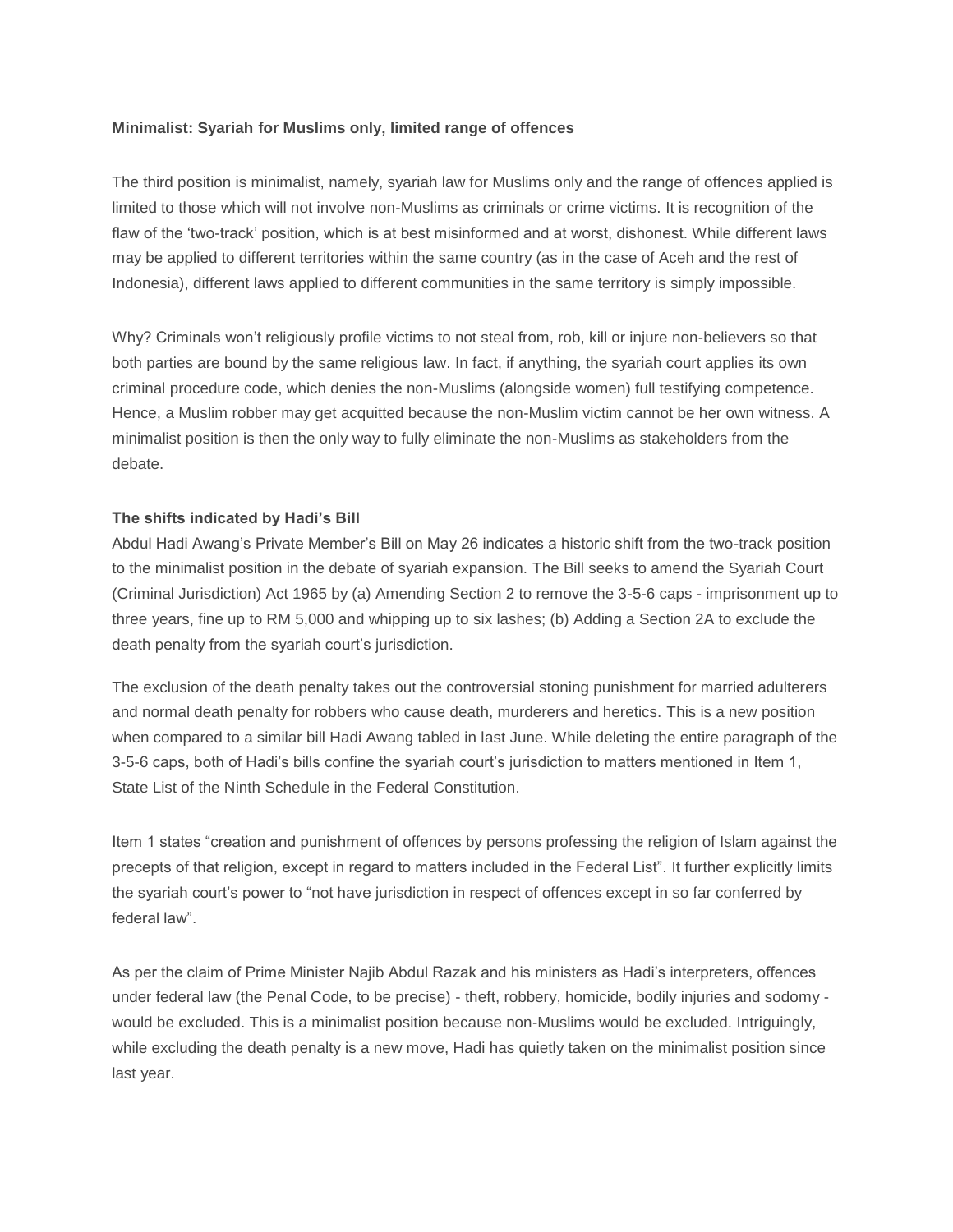If Hadi was already prepared to make the huge compromise, why did Kelantan PAS - already in discussion with Putrajaya - mislead the public that it was pursuing the whole range of hudud. punishments, including amputation?

Why did Kelantan PAS mislead some doctors to offer "surgeon-assisted amputation" and enter a **[heated](http://www.malaysiakini.com/news/260911)  [debate](http://www.malaysiakini.com/news/260911)** with their professional body, the Malaysian Medical Association (MMA)? Was that Hadi's scheme to split Pakatan Rakyat and his own party?

#### **Intra-Muslim debate**

With the shift from PAS' two-track position in the Kelantan state assembly to Hadi's minimalist position in the Dewan Rakyat, the nature of the syariah expansion or hudud debate has been substantially changed. Till now, the agenda of syariah expansion is most strongly opposed by the non-Muslims because of their suspicion to the dodgy two-track position. The dissident voices within the Muslim community are limited to progressive Muslim groups like Sisters in Islam (SIS), Islamic Renaissance Front (IRF) and the Group of 25 (G25), and small pockets of lawyers, intellectuals and politicians.

In fact, leaning on the non-Muslim opposition, the standard line to oppose syariah expansion is that "Malaysia is a multi-religious society", which many Muslim opponents share. Unwittingly, such argument actually "justifies" the push for syariah expansion in Kelantan and Terengganu, since the populations there are almost mono-religious, respectively 95 percent and 97 percent Muslim.

By taking a minimalist position, Hadi has fundamentally changed the main track of the 'hudud' debate, from inter-faith (between Muslim and non-Muslim) to intra-faith (within Muslims). BN non-Muslim ministers who now jump and threaten to resign in protest will soon accept Najib-Hadi's explanation and assurance of non-Muslim exclusion. And once the BN sorts out its internal discord, non-Muslim objection will be attacked harshly as interference into Muslim affairs and even blamed on the opposition.

If passed, Hadi's bill will enable five hudud punishments for the four hudud offences in Kelantan and Terengganu, which may soon be imitated by other states:

- 40-80 lashes for drinkers;
- 100 lashes for unmarried adulterers;
- 80 lashes for persons convicted of qazaf (unsubstantiated accusation of adultery or sodomy);
- For persons convicted of irtidad or riddah (heresy) in Kelantan, indefinite imprisonment and property forfeiture before repentance; in Terengganu, property forfeiture before repentance and imprisonment not more than five years after repentance.